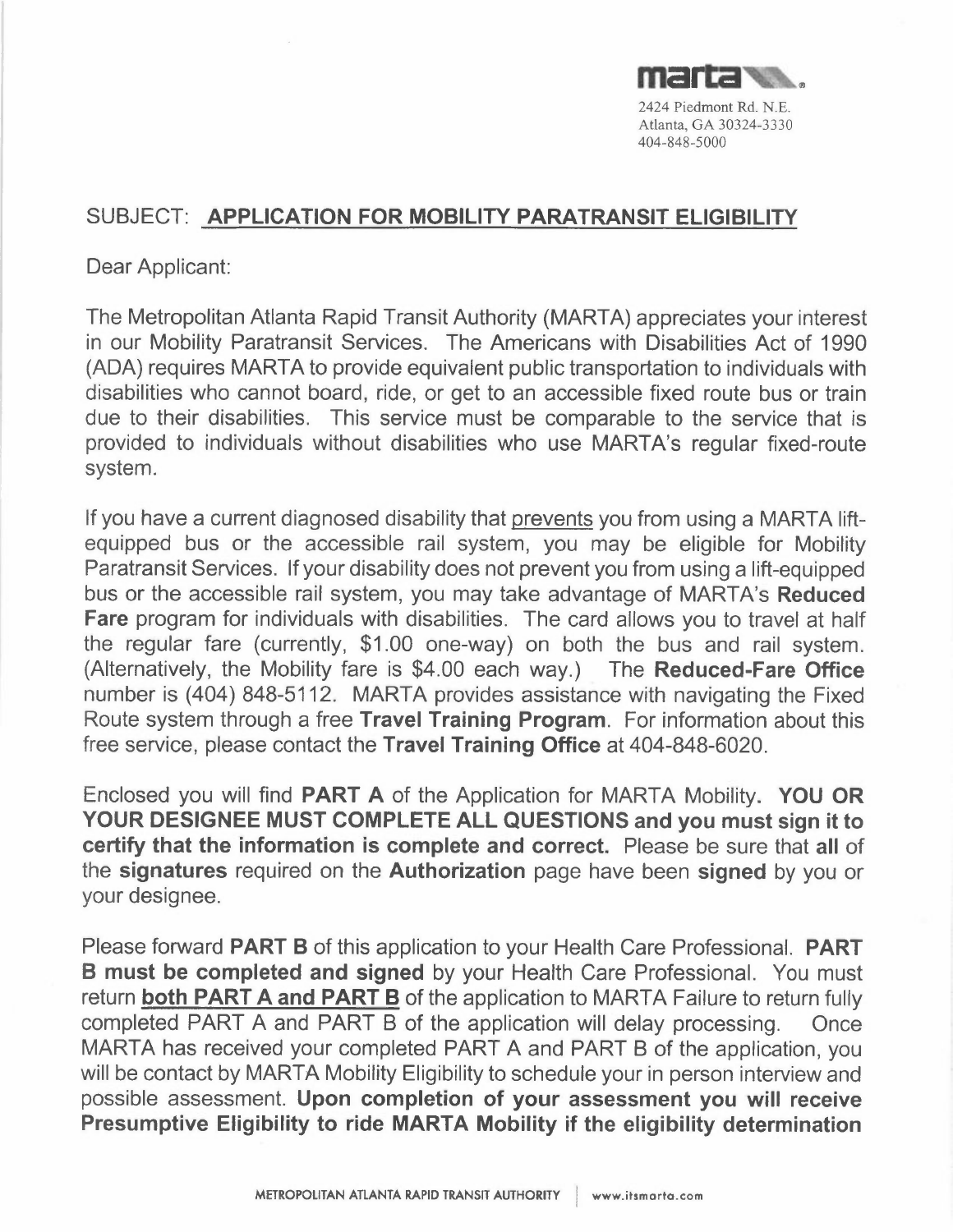

**is not made within 21 calendar days of completion of your interview and possible assessment.** 

# **Please return your application in the enclosed envelope.**

If you have any questions, please call the MARTA Mobility Eligibility Department at (404) 848-5389 (Voice) or -711 (Georgia Relay for Hearing Impaired).

Alternative Format available upon request:

**Large Print (Font Size)** 2002 2014

 $\rightarrow$ 

 $\overline{\phantom{0}}$  CD

Large Print (Font Size)<br>
CD<br>
Language (other than English)<br>
Rraille Langua<br>Braille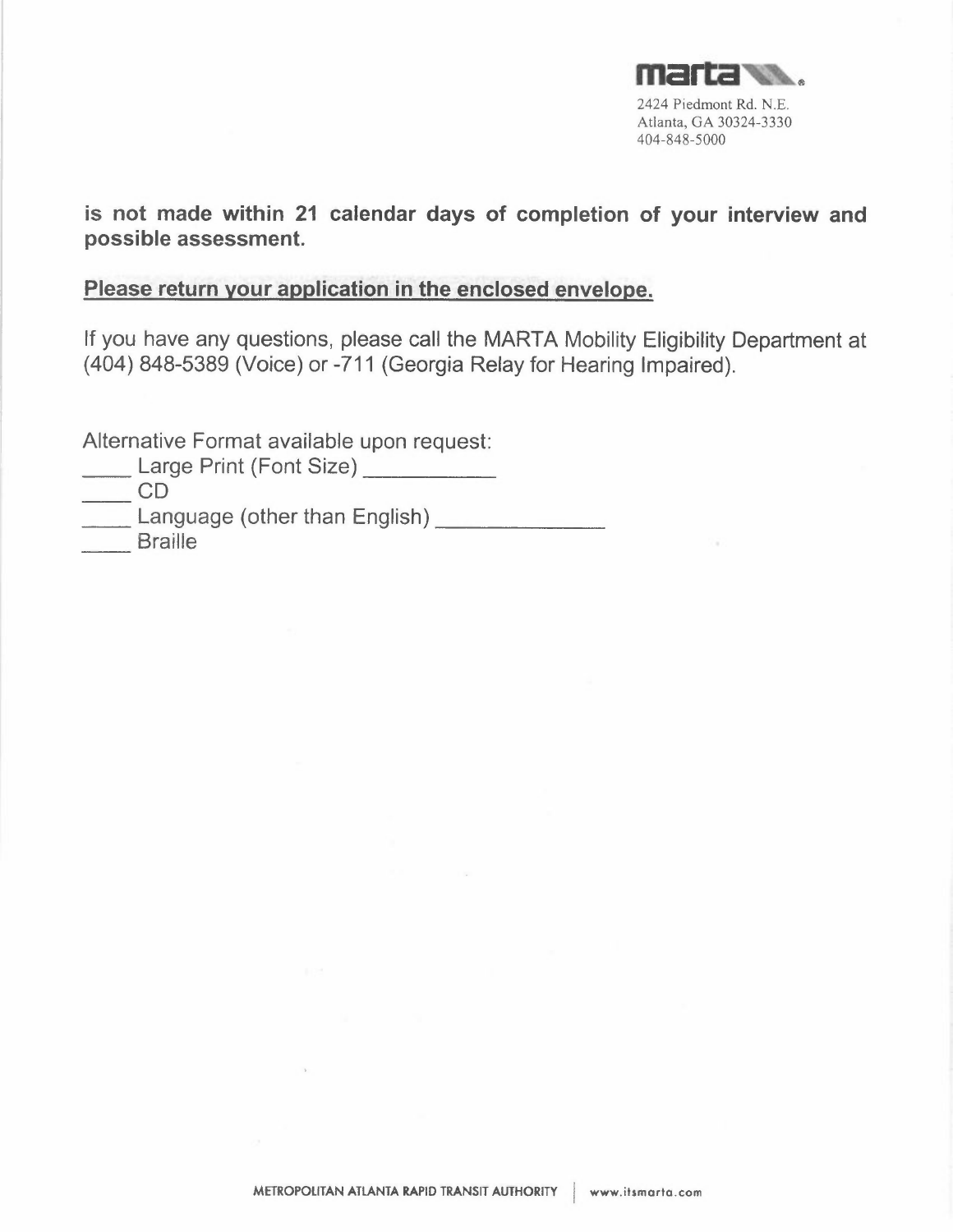#### **MARTA MOBILITY PARATRANSIT ELIGIBILITY APPLICATION FOR CERTIFICATION**  Part A - Page 1 of 3

#### **PART A**

# DEAR APPLICANT:

This application for certification is the first step in the process that will be used to determine your eligibility for MARTA Mobility Paratransit Services. MARTA Mobility Paratransit Service is an origin to destination public transportation service for individuals with disabilities who are prevented from using MARTA's Fixed Route transportation services. MARTA's Fixed Route services include bus and rail transit services. MARTA's bus and rail services are fully accessible to individuals with disabilities. MARTA's Mobility Paratransit Services and Fixed Route Services operate in Fulton, Dekalb and Clayton Counties and in the City of Atlanta.

Please be sure to do the following:

- You must complete the entire PART A of the application and answer every question.
- Incomplete applications cannot be processed and will be returned.
- You must have PART B completed by your Health Care Professional who can appropriately answer questions about your disability and ability to travel.
- You must return both PART A and PART B as the first step of the Certification Process.
- Please be sure that both PART A and PART B are completed and signed before returning.

**Your application is complete once you return Both PART A and PART B to MARTA.** 

# **SECTION 1 - APPLICANT GENERAL INFORMATION (PLEASE PRINT)**

| New Applicant $\Box$ | Re-certification Applicant $\Box$                                                |  |  |  |
|----------------------|----------------------------------------------------------------------------------|--|--|--|
|                      | If re-certifying, please provide MARTA Mobility Breeze Card Number               |  |  |  |
|                      |                                                                                  |  |  |  |
|                      |                                                                                  |  |  |  |
|                      | City State Zip County                                                            |  |  |  |
|                      | Subdivision/Apartment Complex Name/Gate Code: __________________________________ |  |  |  |
|                      |                                                                                  |  |  |  |
|                      |                                                                                  |  |  |  |
|                      | $\overline{\text{SS H}}$ DOB:                                                    |  |  |  |
|                      | Providing the above information is optional and it will be for ID purposes only. |  |  |  |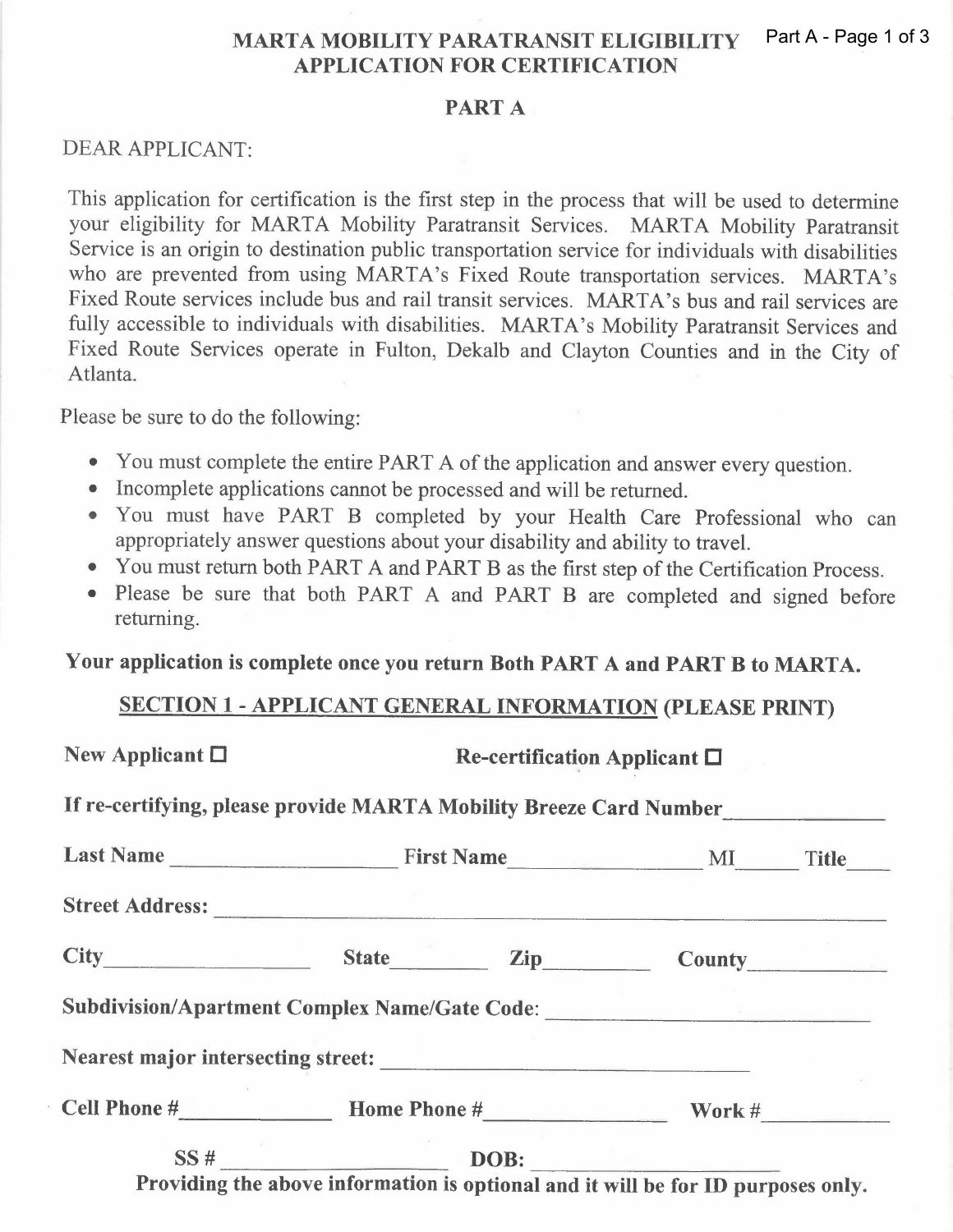### SECTION 2 - INFORMATION ON DISABILITY & MOBILITY EQUIPMENT

#### Please be sure to complete ALL of the below information

Please list by name the disabilities or health related conditions which prevent you from using MARTA's Fixed Route Bus and Rail Services:

Is this condition temporary? Yes  $\Box$  No  $\Box$  if yes, how long do you anticipate your disability will affect you?

How does this condition affect your ability to ride regular fixed route bus and train service?

Do any of the following conditions affect your travel?

Hills ----

No Curb Cut

No Sidewalk

Do you use a mobility device to travel? Please check all that apply:

| White cane                                 |
|--------------------------------------------|
| Orthopedic cane (three or four prong base) |
| Walker                                     |
| <b>Braces</b>                              |
| <b>Crutches</b>                            |
| <b>Manual Wheelchair</b>                   |
| <b>Motorized Wheelchair</b>                |
| <b>Scooter</b>                             |

Do you use a service animal? Yes  $\Box$  No  $\Box$  if yes, what type of animal and for what purpose was the animal trained?

Do you travel with portable medical equipment? Yes  $\square$  No  $\square$ What type of equipment?.

Do you require someone to travel with you to provide personal transportation<br>assistance? Yes  $\square$  No  $\square$  Sometimes  $\square$ No  $\square$  Sometimes  $\square$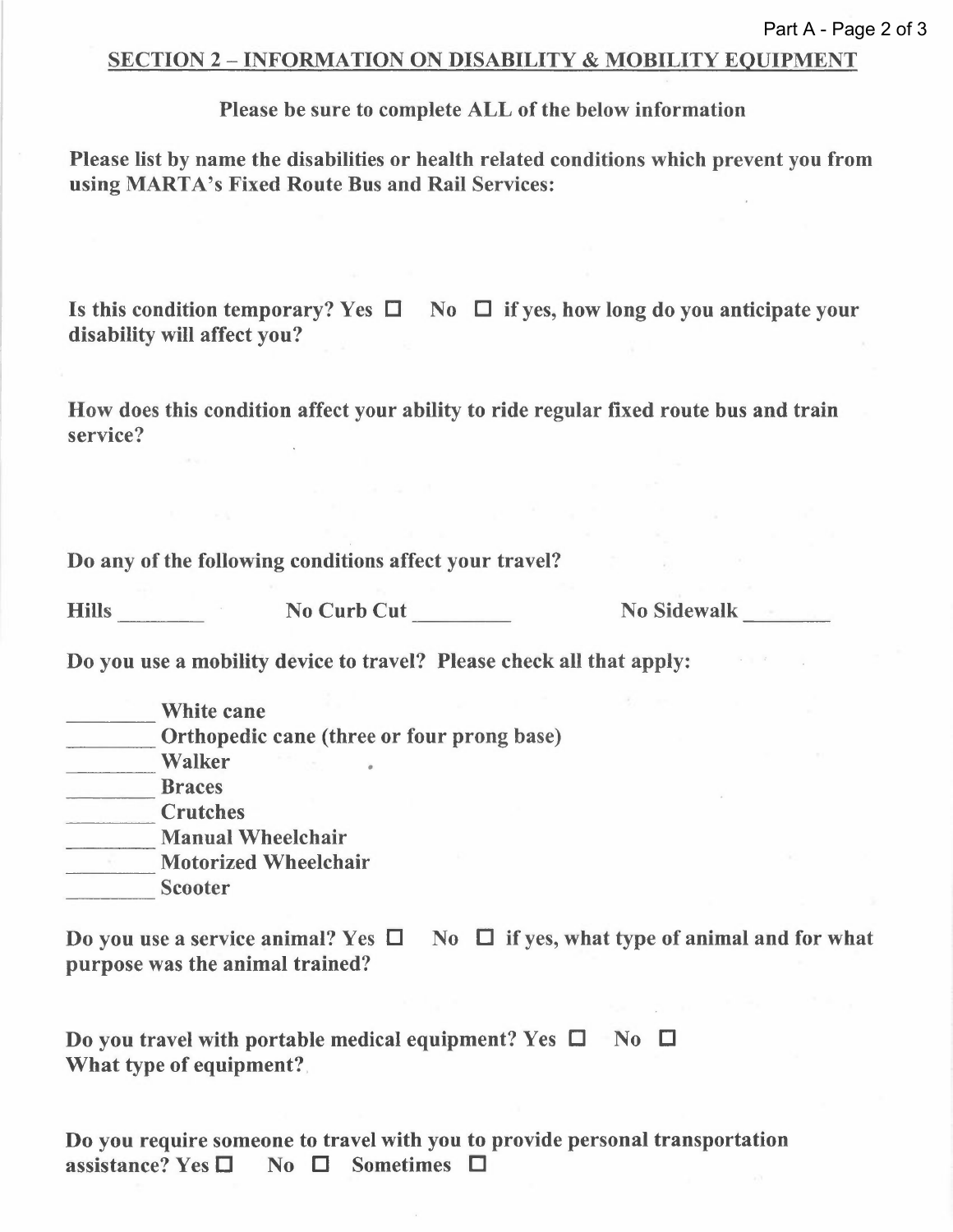How do you currently travel?

**Have you ever been trained in the use of MART A's bus and rail system?**   $Yes \Box No \Box$ If yes, **where? \_** 

**Do you feel that you could ride the train or bus if the van could get you there and pick you up from there? \_** 

To the best of my knowledge, the information I have provided in **PART A** of this application has been properly recorded. I have reviewed all answers and certify that the information is complete and correct. I understand that any intentional false or misleading information may be grounds for denial of service.

Signature of applicant date  $\frac{1}{2}$  date  $\frac{1}{2}$ 

Representative or legal guardian

**• Please remember that both PART A and PART B are to be completed and signed returned together.** 

**In case of emergency contact (if possible, alternative number, other than your home phone):** 

Name Phone # Phone # 2000

If this application has been completed by someone other than the applicant, that person **must**  complete the following:  $\blacksquare$ 

**Name Relationship Relationship Relationship Relationship** 

**Address** 

Home phone work tdd/tty

I certify, to the best of my knowledge, that the information provided in this application is complete and correct based upon the information given me by the applicant or my own knowledge of the applicant's health condition or disability.

<u>r in de la citat de la citat de la c</u>

Signature date  $\sqrt{1 + \sqrt{1 + \left(1 + \frac{1}{2}\right)^2}}$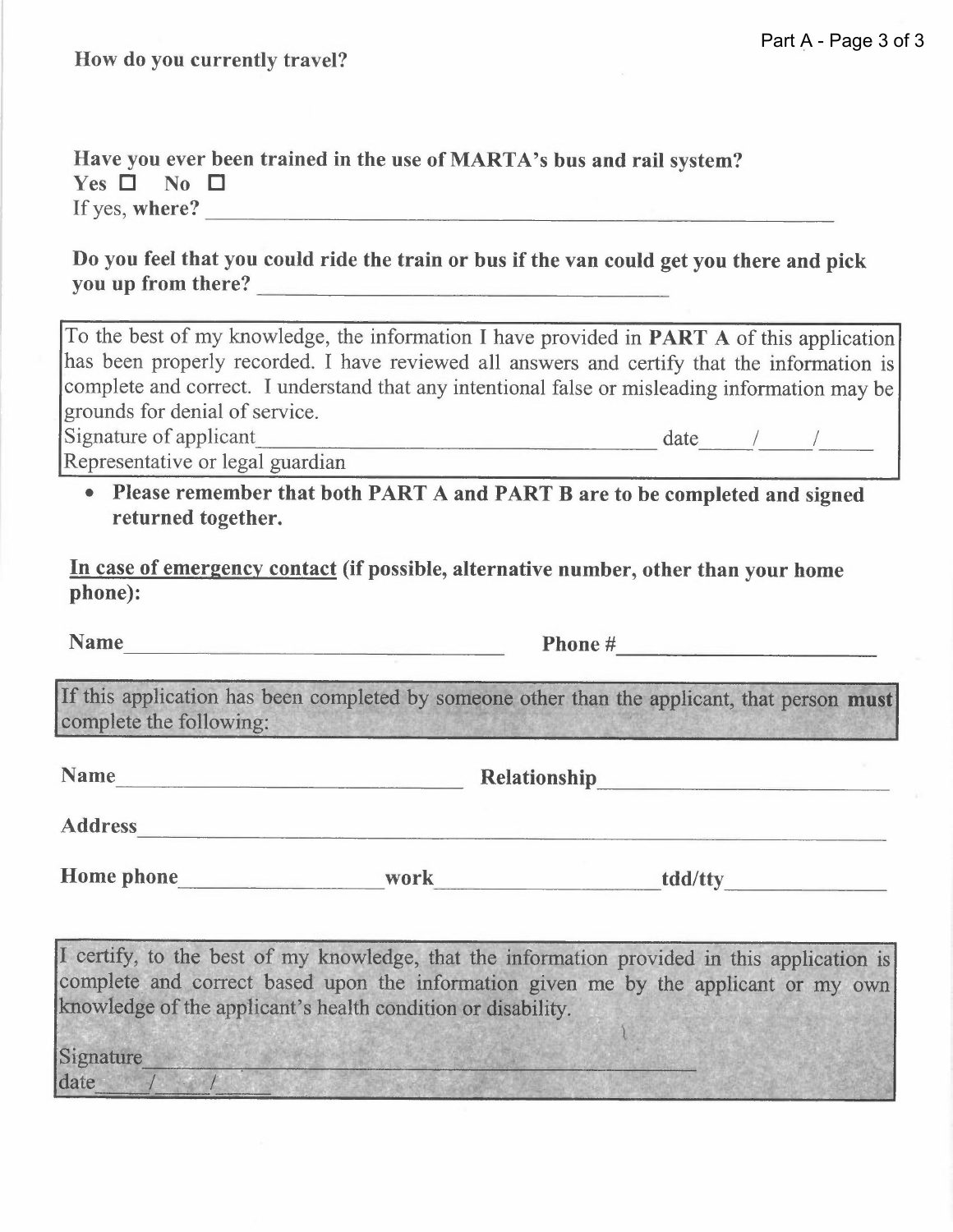

Dear Health Care Professional:

The Americans with Disabilities Act (ADA) of 1990 is a civil rights bill which prohibits discrimination against persons with disabilities. In accordance, MARTA is required to provide comparable (paratransit) transportation for individuals who, because of their disability, cannot travel by fixed route (bus or rail) service. MARTA's regular bus and rail service is wheelchair accessible and operators make the required ADA announcements to assist the visually impaired. Many disabled individuals use our system daily; however, a percentage of patrons cannot travel on regular buses or the rail system. Individual categories applying to these patrons are described below.

One of your clients has requested certification for use of MARTA Mobility Services. Your assistance is required for evaluating and properly determining the applicant's ability or inability to use MARTA's regular bus and/or rail service. Please complete the attached Health Care Professional Certification **(Part B)** of the Application for MARTA Mobility Services and return to your client.

The law specifically defines the conditions of eligibility for paratransit (MARTA Mobility) transportation. We hope that the descriptions below will aid your understanding of the eligibility criteria. The three categories of eligibility are defined as follows:

Category 1: Individuals with disabilities who cannot board, ride or disembark from an accessible vehicle (e.g., people who, because of a visual or cognitive impairment, could never "navigate the system"). These individuals are usually paratransit dependent for life.

Category 2: Individuals with disabilities who can use an accessible vehicle (bus or rail) but an accessible vehicle is not available. These individuals are usually transitional users until the system becomes 100% accessible.

Category 3: Individuals with disabilities who have specific impairment related conditions which prevent them from getting to and from a bus stop. A combination of a disability and environmental barriers (such as a blind person who cannot cross an eight lane highway or a wheelchair user who cannot go up a steep hill or push through heavy snow) may prevent a person from getting to and from a stop. The existence of a barrier alone, however, does not confer eligibility. Inconvenience and decreased comfort are not a basis for qualification. The condition must prevent the travel.

Should you need additional information or explanation, please call our MARTA Mobility Paratransit Eligibility Office at (404) 848-5389.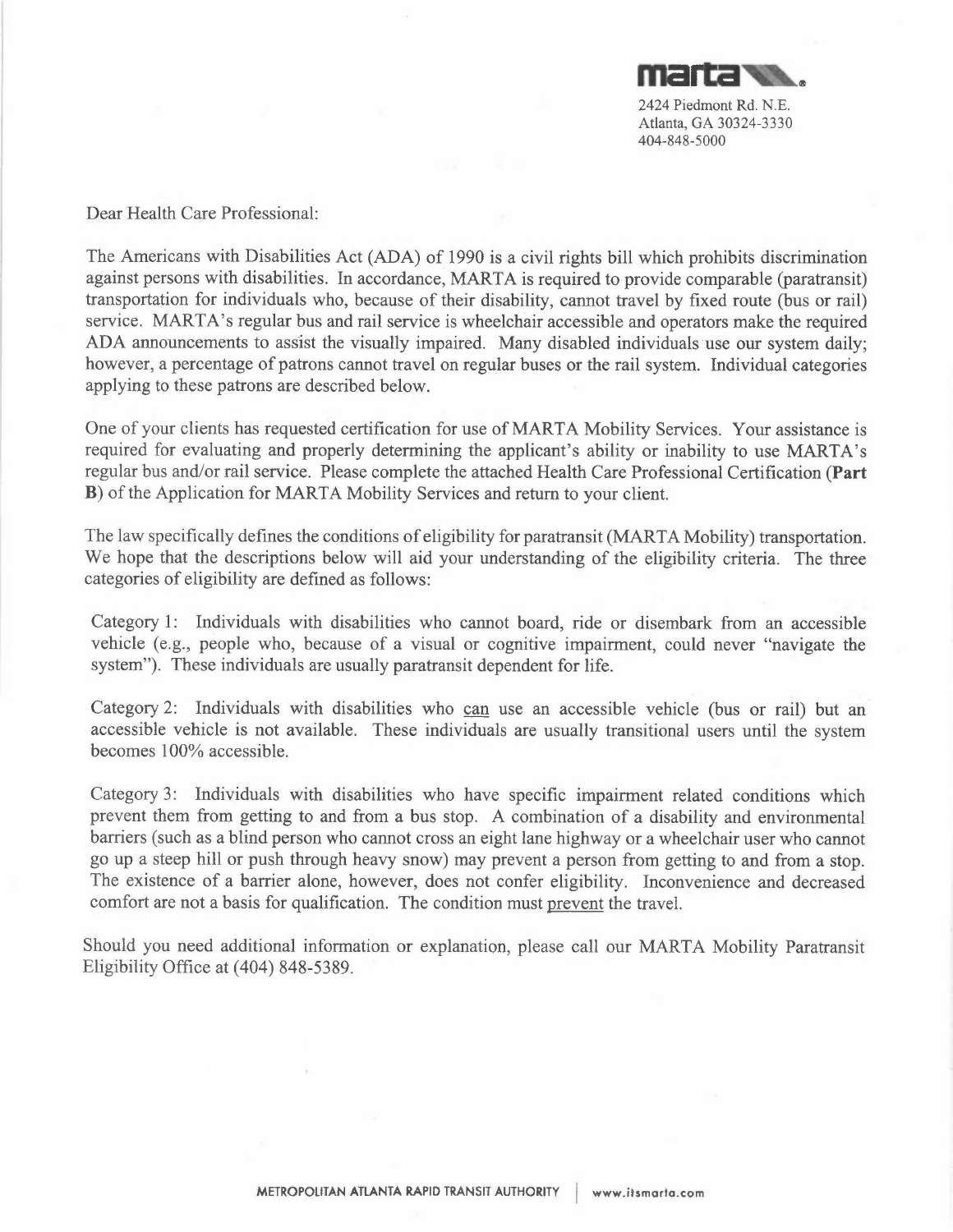# **MARTA MOBILITY PARATRANSIT ELIGIBILITY HEALTH CARE PROFESSIONAL CERTIFICATION**

### **PARTB**

### DEAR APPLICANT:

PART B must be completed by one of the following licensed Health Care Professionals:

• Physician • Registered Nurse • Social Worker • Psychologist • Physical Therapist **Chiropractor** • Occupational Therapist • Special Education Teacher • Nurse Practitioner • Physician's Assistant • Mental Health Counselor • Orientation/Mobility Specialist • Vocational Rehabilitation Counselor • Respiratory Therapist • Speech Pathologist • Recreation Therapist ( employed by a medical facility) Name of Applicant: Capacity in which you know the applicant: \_ Date of applicant's last visit: \_ Medical diagnosis of disability: \_ Please describe the impact this disability has on the applicant's ability to function: Is the disability/condition permanent: YES  $\square$  NO  $\square$ If temporary, when will applicant be able to resume normal travel patterns: Date: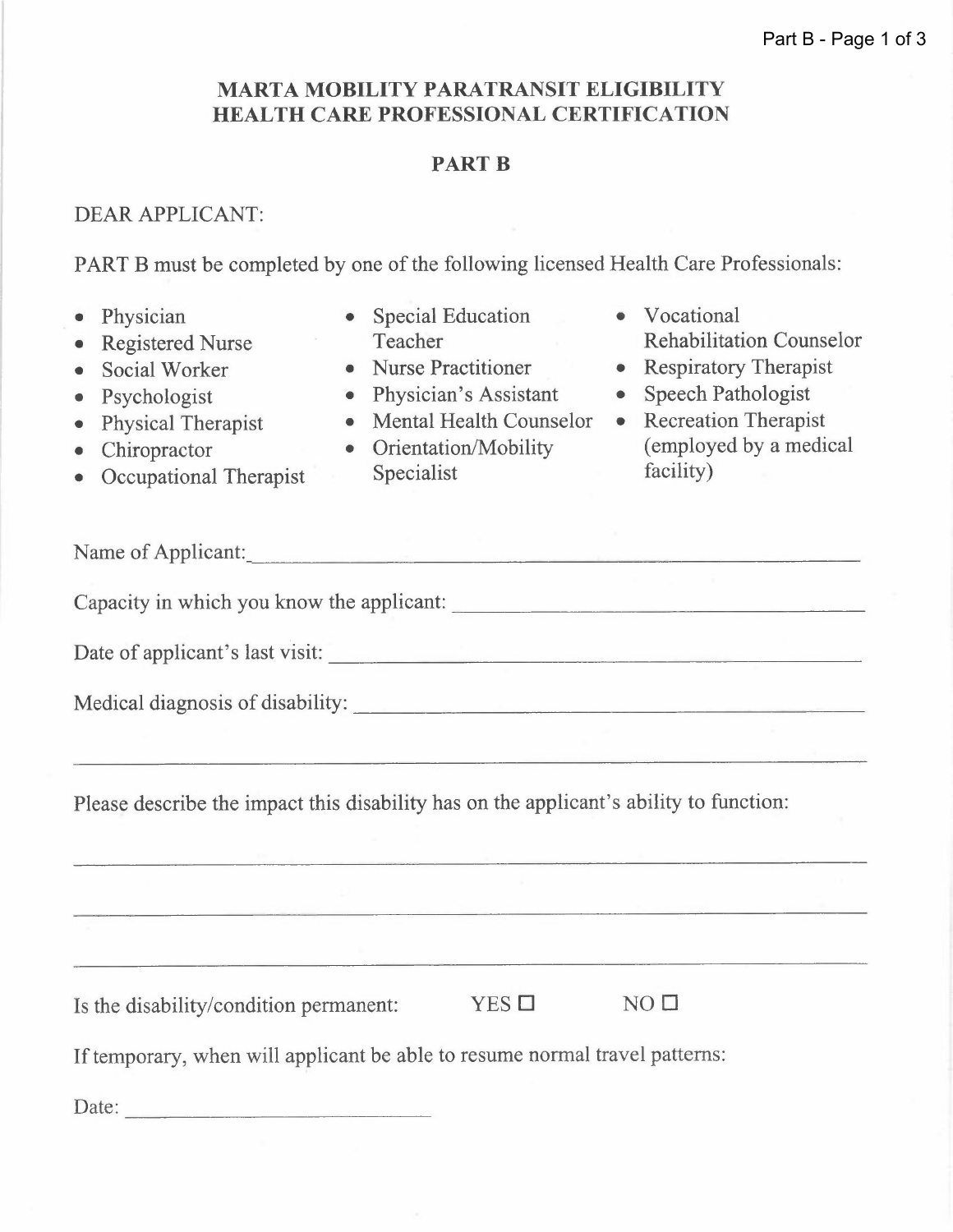# Part B - Page 2 of 3

| Give addresses and phone number:                              | $YES$ $\square$ | NO <sub>D</sub> |
|---------------------------------------------------------------|-----------------|-----------------|
| Recognize a destination or landmark:                          | $YES$ $\square$ | NO <sub>0</sub> |
| Deal with unexpected change in route:                         | $YES$ $\square$ | NO <sub>0</sub> |
| Ask for, understand and follow directions:                    | $YES$ $\Box$    | NO <sub>0</sub> |
| Safely/effectively travel through crowded/complex facilities: | $YES$ $\square$ | NO <sub>0</sub> |

Are there any other mobility concerns of which MARTA should be aware? If so, please explain:

Can the applicant complete the following distance without assistance:

| Walk less than a block $-$ approx. 200FT.                     | $YES$ $\square$ | NO <sub>0</sub> |
|---------------------------------------------------------------|-----------------|-----------------|
| Walk the length of 1 football field – approx. 300FT.          | $YES$ $\square$ | NO <sub>1</sub> |
| Walk the length of 1 football field and back – approx. 600FT. | $YES$ $\Box$    | NO <sub>0</sub> |
| Walk 1 lap around a track – approx. 1200FT.                   | $YES$ $\square$ | NO <sub>1</sub> |
| Walk up steps $-$ approx. 12-14 inches high                   | $YES$ $\square$ | NO <sub>D</sub> |
| Grip a handrail                                               | $YES$ $\square$ | NO <sub>0</sub> |